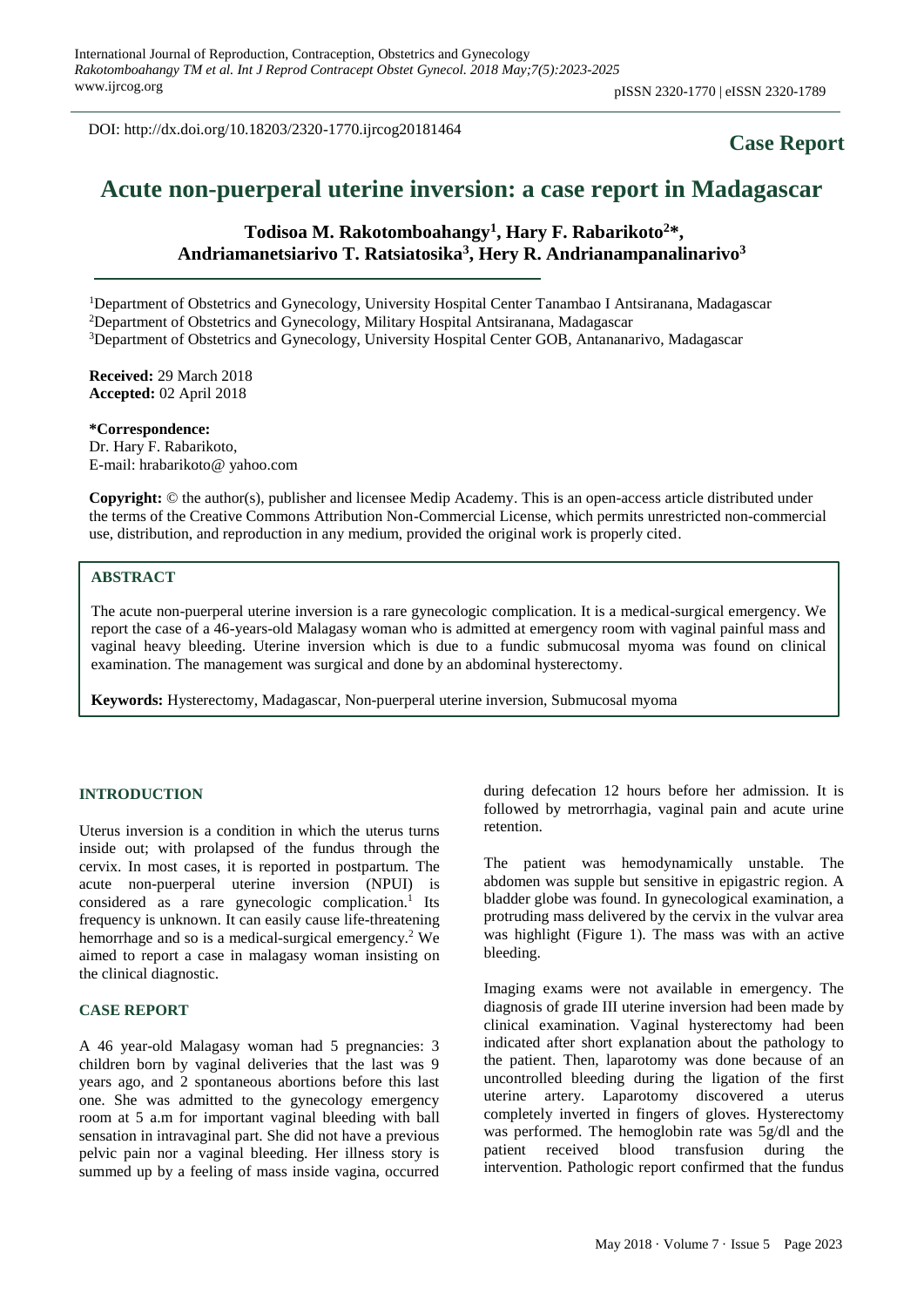of uterus has benign submucosal leiomyoma with degeneration.



#### **Figure 1: Protruding mass delivered by the cervix in the vulvar area.**

#### **DISCUSSION**

The incidence of a NPUI is unknown. In a literature review published in 2005, Lupovitch et al had recorded only150 cases since  $1887<sup>3</sup>$  Few gynecologists have observed it during their professional practice.<sup>4</sup> This is the first reported case in our hospital.

Uterine inversion can be classified on four degrees according to the localization of the uterine fundus. In the first degree: the uterine fundus is still in the cavity and has not passed the cervix; in the 2nd degree: the fundus has passed the external orifice of the cervix; in the 3rd degree: the uterine fundus is externalized at the vulva; and in the 4th degree: the vaginal walls participate in the inversion.<sup>4</sup>

This pathology can be occurred in young women in full genital activity but in the majority of cases the incidence was observed in women above 45 years old.<sup>5,6</sup>

The NPUI is generally caused by an endocavity tumor which will provoke a traction force and causes the inversion.<sup>4</sup> Those tumors can be a submucous myoma, a leiomyosarcoma, a rhabdomyosarcoma, a malignant mixed Mullerian tumour, and an endometrial polyp.<sup>7</sup> But in literature, 85% of NPUI was caused by benign pathology and only in 15% of cases it was associated with cancer.<sup>5</sup> In most of cases, it is due to a large submucous leiomyoma that leads to dilate cervix and protrude into vagina.1,8 The differential diagnosis are prolapsed myoma and endometrial polyp without inversion.<sup>9</sup>

In general practice, ultrasonography is the most modality evaluation, but it is inadequate to determine the exact nature of NPUI. MRI is the most performant examination to put diagnostic of NPIU and to make the differential diagnosis.<sup>10,11</sup>

In our context of work, imaging exams are not available in emergency situations. Like for other authors, the diagnosis of NPUI is based on high index of suspicion.<sup>4,12</sup> In the externalized forms, like in case that we report, the diagnosis seems easier by the visualization of the inverted uterus with submucosal myoma at the vulvar area. The absence of uterine fundus during abdominal palpation can confirm the diagnosis. In another type, a non-perception of the cervical orifice may be helpful.<sup>4</sup> At the same time, the patient may have vaginal bleeding, pelvic pain and intermittent acute urinary retention.<sup>8,11</sup>

The definitive diagnosis is usually made at the time of hysterectomy by discovering a uterus inverted in fingers of gloves, in particular when the uterine inversion is not complete.<sup>11</sup>

The choice of treatment is myomectomy or hysterectomy. When hysterectomy is not an option or when the future fertility is concerned, vaginal resection of submucous myomas can be considered before reducing the inversion.<sup>2,11</sup> In the  $3<sup>rd</sup>$  degree, uterus reintegration may be difficult because of the constitution of a cervical neck ring. Vaginal myomectomy is also recommended as the initial treatment of choice.<sup>1</sup> After that, hysterectomy can be performed vaginally or by abdominal surgery, depending on the operator's habits or surgical conditions. We managed our patient by laparotomy. Then we also decided hysterectomy because of her age, the degree of the NPUI, and her choice to not have children any more.

#### **CONCLUSION**

The NPUI is an exceptional pathology. Late management of the patient may cause life-threatening hemorrhage. The gynecologists must always have in mind the possibility of this complication in any mass delivered by the cervix. A well-lead clinical examination is very helpful to put diagnosis.

*Funding: No funding sources Conflict of interest: None declared Ethical approval: Not required*

### **REFERENCES**

- 1. Kirbas A, Daglar K, Kara O, Sucak A, Caglar T. Non-puerperal uterine inversion due to submucous myoma in a woman: a case report. J Exp Ther Oncol. 2016;11(3):221-3.
- 2. Song YJ, Yang J, Yun HS, Lee SK, Kim HG, Lee DH et al. Non-puerperal Uterine Inversion Presented with Hypovolemic Shock. J Menopausal Med. 2016;22(3):184-7.
- 3. Lupovitch A, England ER, Chen R. Non-Puerperal Uterine Inversion in Association with Uterine Sarcoma: Case Report in a 26-Year-Old and Review of the Literature. Gynecologic Oncol. 2005;97:938- 41.